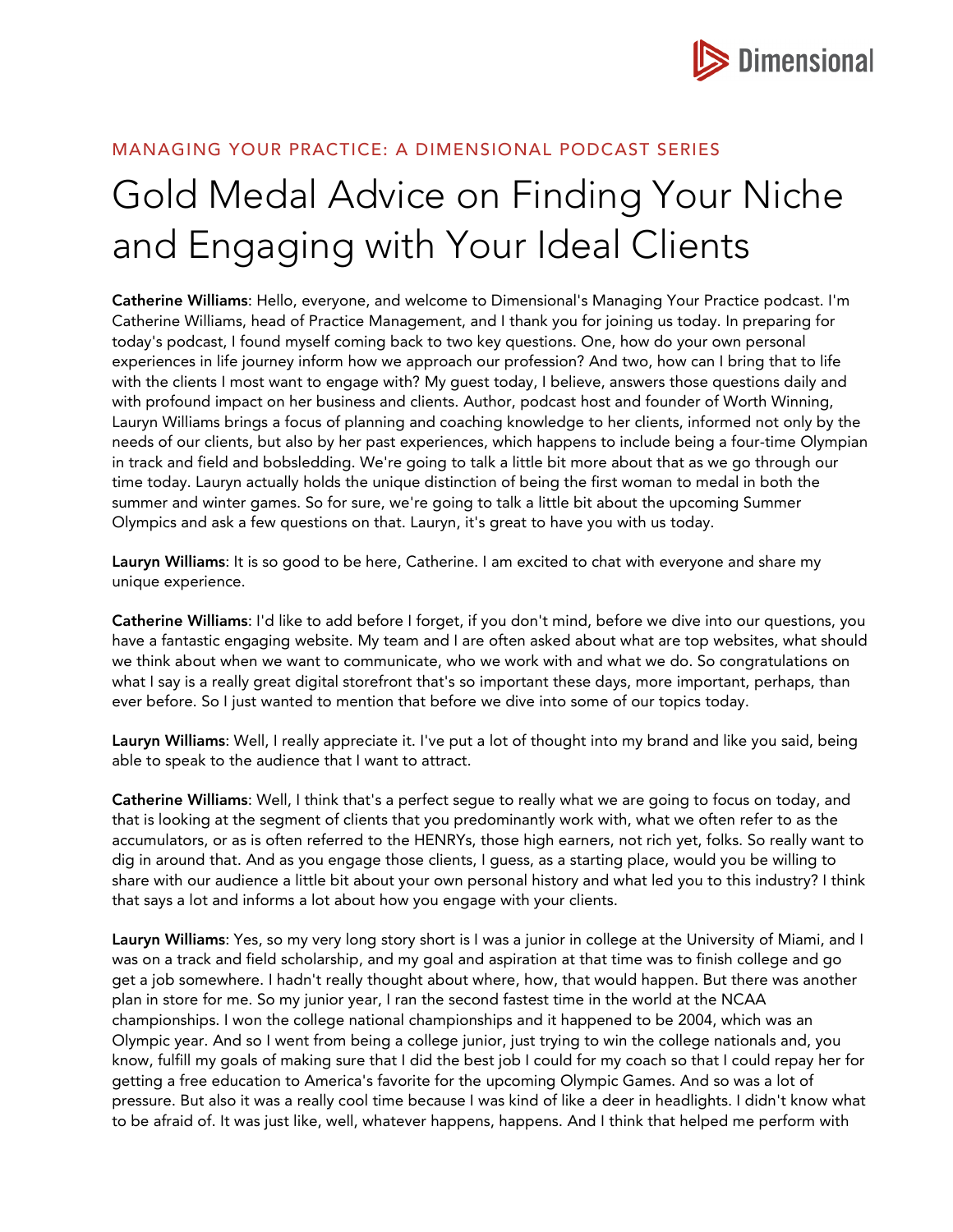less stress than some of the other athletes. And I earned a silver medal in the 2004 Olympic Games. So I went from being a college junior on a scholarship to being sponsored and giving up my eligibility to become a professional athlete and earning six figures at the age of 20. The one thing that I did know was that though I was a finance major, I had no idea how to handle a six-figure income, and there was no one around me that knew how to handle a six-figure income.

Lauryn Williams: I come from a family of five sisters and two brothers, so not a lot of money to go around because there are a lot of people to feed, and also not a lot of financial literacy. So what happened was I was introduced to a financial advisor through a family friend, and I didn't know at the time, but there were different types of advisors. So I ended up in the hands of someone who was very focused on commissionbased investment advice when I needed financial literacy. So it didn't work out very well. I'm not a story of someone who stole the athlete's money or, you know, I wasn't the athlete who, like, made it rain in the club and made all the, you know, all my money go away and these sorts of things that you hear. But I also was not well cared for in the sense that I needed a financial plan. I needed someone to kind of help me sort through my goals, my vision, my values, and just understand the basics of money. And that's not what the type of advisor I worked with initially was doing. I fired that guy, hired another guy. I thought that was going to go better. It didn't. In fact, that company ended up shutting down because a bunch of NFL players invested their money in a casino. The casino never opened. They lost a hundred percent of their money.

Catherine Williams: Oh, my goodness.

Lauryn Williams: Yeah, it was bad.

## Catherine Williams: Wow.

Lauryn Williams: So I was fortunate in the fact that I didn't have millions of dollars. So I didn't get to invest in the casino. But I was also not well cared for at that place. And that's kind of what was the launching pad for me to decide. OK, there's these financial people out here, but they don't seem to know a lot about finances. So, how can I better educate myself? What else is there for me to, you know, better be able to organize my own finances? And I found certified financial planning and was kind of off and running from there.

Catherine Williams: I cannot even begin to imagine what that must have felt like to know that at least even in your gut, maybe if you weren't quite sure exactly what was a little bit off, but you knew you weren't getting exactly what you needed in that first and even that second engagement with an advisor. Talk a little bit about how did it sort of manifest itself? How did you. Is it something you realized right away? Like this is not a fit, I'm not getting what I need? Or did it take some time to sort of understand, OK, I know the kind of advisor I not only need to find, but perhaps want to be myself.

Lauryn Williams: Yeah, it took quite a bit of time to figure all that out, so I just knew, like you said, I had more questions than I got answers from my advisor. And I was like, well, an advisor's supposed to give you advice. And I'm not feeling like I'm any more clear at the end of meeting or talking with the advisor. So for me, it was a bit of a journey to figure out all that the financial planning industry had to offer. I ended up at a fee-only firm in College Station, Texas, where it was night and day the service that they were providing to their clients versus the service I had received as a client. The drawback though, or the barrier that I ran into was that this firm, you needed a million dollars of assets to be a client. So I think we can all agree that someone earning \$200,000 at 20 is a pretty good earner. And that's what you said a HENRY, if you will. But all I kept thinking about was like, gosh, these people are so great at what they do. They have so much integrity. They care so much about their clients. But how was I supposed to get to a million dollars to even be able to get to become a client at this place if no one brought me along the way? And so I kind of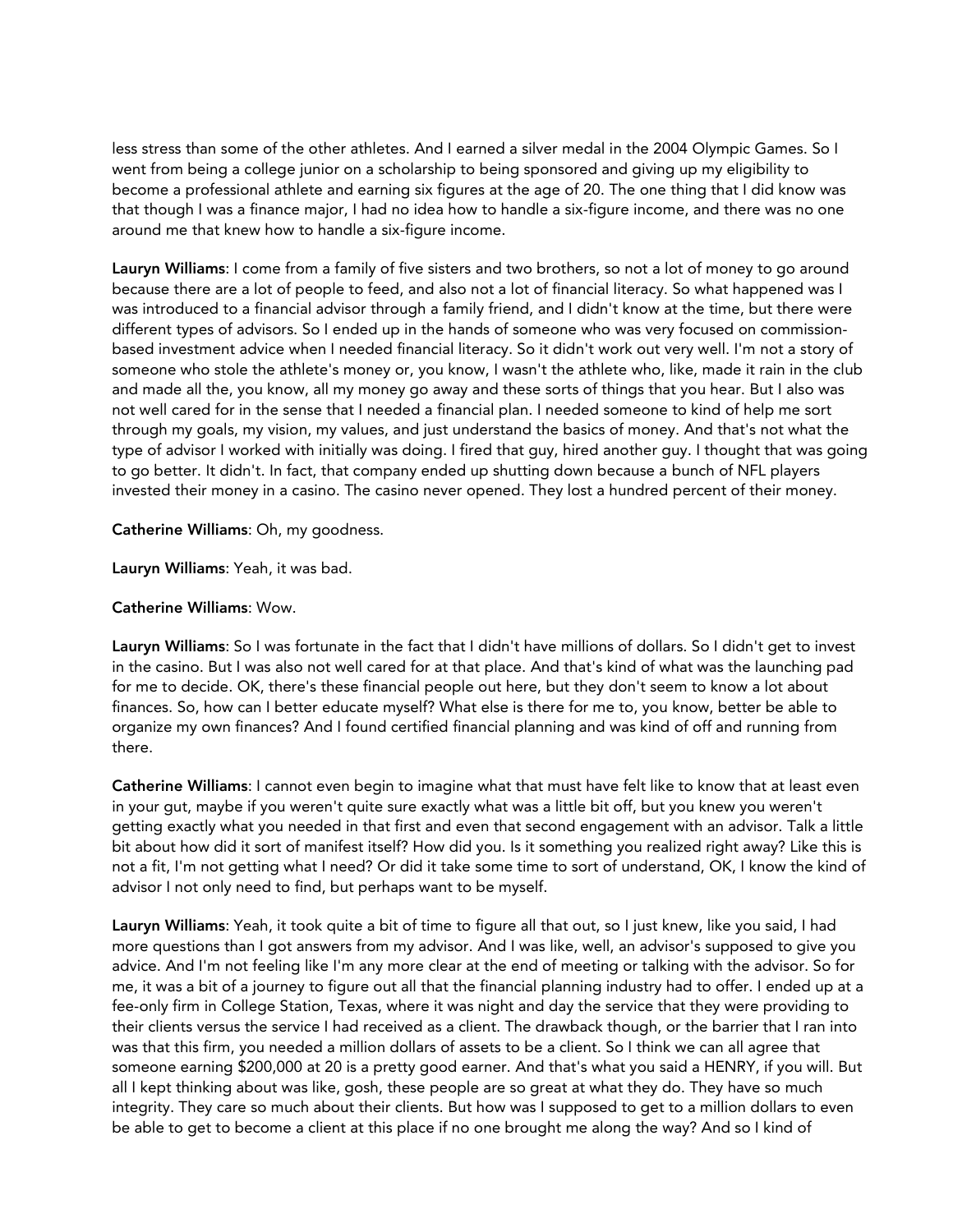ventured out into the industry to figure out like, well, what else is offered out there? And I saw a lot more of the same, that you need to have already be rich so that the financial planning firm can be profitable. And then they want to take you on as a client versus someone who was actually spending the time bringing people up, teaching them literacy and helping them get to the point where they can become wealthy.

Catherine Williams: That's really at the heart of why I wanted to talk with you today, because I think whether, as I think about our audience, whether an advisor listening today is just starting out or wanting to purposely work with the accumulators, or there may be members of our audience, likely members of our audience, that are with more established firms. They might actually be thinking, how do I create opportunity for the next generation of advisors in our business to come along recognizing that their network probably looks more like them, doesn't necessarily look like the network that garners those five, ten, ultra-high-networth clients. So how do you go about that? How do you approach clients in that? Looks to start with that age range, although there's a lot there's a lot more to it than just their age. Your oldest client is in their mid-40s, if I recall correctly, and your youngest client is 21. So, what was that process to become sort of very intentional about working with those kinds of clients?

Lauryn Williams: Yeah, so for me, it was, like I said, leaning into the questions that I had as a young professional, so I said I became a professional athlete at 20. I'm currently 37. So I am my target market. I know what kind of things I'm going through. I know what kind of questions I had as I was trying to get myself organized initially. Some first-time home purchases as an example, you know, getting married and trying to figure out how to merge your finances is something that's big. What are the different types of retirement plans? So a lot of people are oh, OK, I think I have this 401K. What do I do with the 401K? You know, I heard that the employer matches and I should be doing that amount. But, you know, I don't really know why other than someone else told me to do that. So sometimes people have the ability to save, but they're not even sure what they should be saving. And so they're just saving kind of arbitrarily. There's so many different little things that kind of are coming up for young professionals. They're having children and they're wanting to save for their children's education. They have student loan debt. I went and got expertise and additional certification to make sure I was well versed to be able to handle that, because it's quite different than, you know, the student loan debt the Baby Boomers or Gen X is dealing with what Millennials are dealing with. So, I decided to focus on the things that I was hearing my peers say, and also the things that I was going through financially as I was trying to get myself organized after my previous experiences.

Catherine Williams: So do you have a defined process that you take every new client through, whether it's a set of questions or we'll kind of get to the planning side in a few minutes, but is that, do you start from the same place, if you will, with which is with each client?

Lauryn Williams: The main place or the thing that's most important is understanding your goals, your vision, your values, and then also your cash flow. And the cash flow is a huge piece of it that a lot of financial advisors are not willing to spend the time on. There is nothing worse to some of my peers than sorting through someone's budget and talking about their cable bill versus their car note and their mortgage, etc. And I love to get into the nitty gritty of that. Roll my sleeves up and have conversations around aligning the client's spending with their values. So you told me that this was important to you. You told me these are the things that you wanted to do and accomplish. Here's where you're spending your money. You're not being able to save very much for this home down payment. You're not being able to, you know, give in the way that you want to on a monthly basis. What if we aligned your budget and took care of those things first and then we lived off of what's left over? Because you're telling me these other things are not as important as these two things as an example. So I spent a lot of time on goals, values, and cash flow.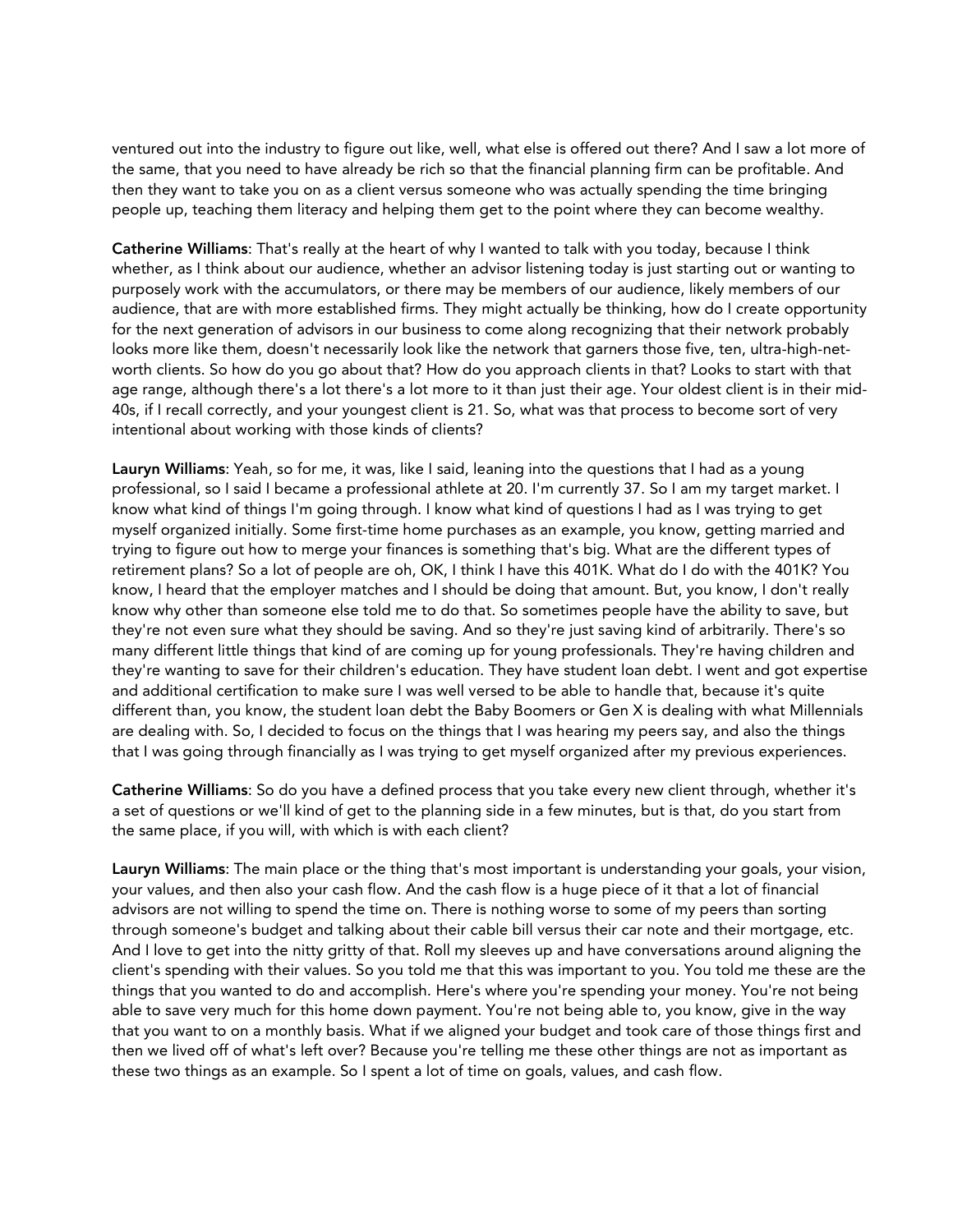Catherine Williams: So it sounds like planning and then coaching maybe could be two different things, or maybe they're similar. Do you feel like a life coach at times?

Lauryn Williams: Yes. I mean, there's definitely financial coaching, and I think that this is more similar to financial coaching, while it does have the financial planning aspects into it, we kind of lean into the coaching aspect of it until we're ready to start doing the planning, because if we can't find money to be able to save on a monthly basis, you know, I've had clients with \$500k of income that were living paycheck to paycheck. And you said that's somebody's dream. It's like, oh, this person has great income. You know, these HENRYs are doing awesome. But when they find out that the person is paycheck to paycheck, they're like, oh, never mind. That person has great potential. They just need financial literacy. They need some coaching to really understand how to align their spending with their values and find those additional dollars to be able to save. So, yeah, you spent a lot of time and like I said, it is time intensive. I think that's probably the biggest difference between the coaching and the planning side of things is planning is this like methodical, you know, we've learned a process. This is how you do it. You know, check the box. Do you have X number, X amount of insurance? Do you have an accountant? Do you have estate planning documents, etc. Whereas the coaching aspect of it is constantly, you know, things are changing. Hey, I want to go on vacation this year. Hey, I can save a lot more money because of COVID. Hey, I need to move my family to a bigger house, you know, because there was a robbery in my neighborhood. There are a lot of emotional things that are attached to our spending that are going to cause our situation to change on a regular basis. And people need help to really understand how to nail that down and how to move accordingly so that they can still continue to accomplish their goals.

Catherine Williams: I'm curious because I think you're getting to something that no matter what your net worth, there are core questions that true planning involves that, as you said, get to what are the values that a client is living by that inform some of the decisions they have made and want to make going forward with their financial planning. I'm curious if there's one question that as you sit down with that, with that brand new, that prospective client even, that you often lean in with, what might that be?

Lauryn Williams: Well, in my ongoing process, the very first meeting is an exploration meeting, so I spend 90 minutes just talking to the client, getting to know them. We don't do any financial planning. I don't ask anything about numbers other than what is their ideal retirement age in that meeting, because I want to get really, really clear on what's important to them. So, I do the kinder three questions as kind of a launch pad. I don't know if people are familiar with those, but it's basically you got unlimited funds. How do you live your life? You've got five to 10 years to live, how do you live your life? And then you've got 24 hours to live. And I'm paraphrasing quite a bit there, but those are the three questions that kind of prompt people to do some reflecting and they say so many different things. So I spend a lot of time just breaking down the answers to those questions. You know, I would travel. Well, where would you travel? Have you been there before? If you've been there before, how many times? What would you do when you got there? So it's really digging into—the thing I always use as an example is people say, like, I want to be a millionaire.

Lauryn Williams: Sometimes people come with the kind of that thing. But it's like, why do you want to be a millionaire? If you could, you know, live the life you want on \$500,000, then why do you need to be a millionaire? Of course, you know, most people would not turn down a check of a million dollars. If you wrote me one, I would certainly cash it. But is it my goal or aspiration to truly be a millionaire? What are we trying to get to as the end goal? What's important to you? And it's safety for my family. It is two vacations a year to see my family that lives on the other side of the country or something like that. Those are the kinds of things that we start to nail down and really get an understanding of so that we can start to build financial plans around those things. So it's a lot more open-ended objective. I can't give you like, here's the one question, but I think the kinder questions is a great launch pad for me.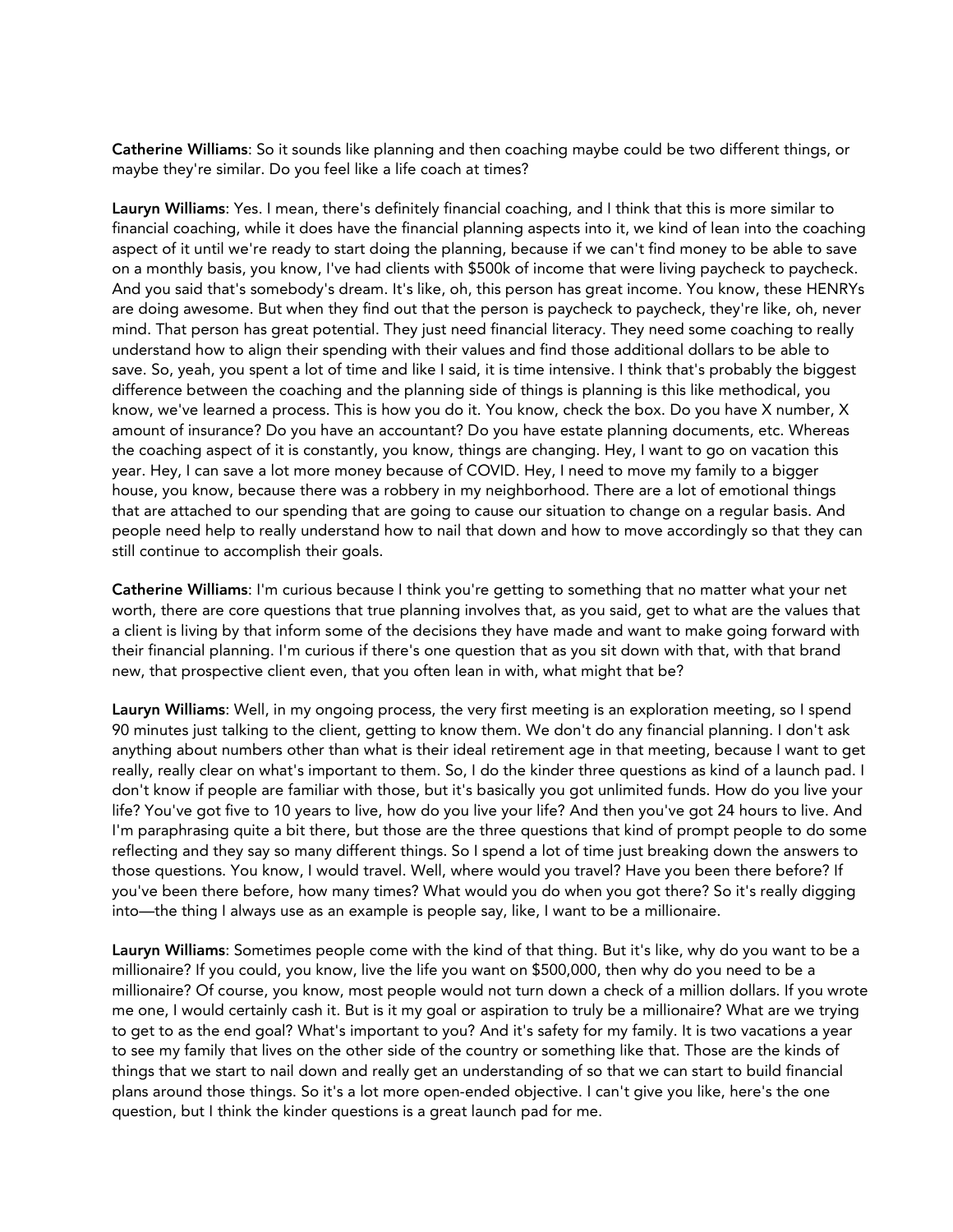Catherine Williams: Well, let's put your business cap on for a moment, because I'm guessing we've got some listeners saying, Lauryn, that sounds amazing. That sounds wonderful. But even as you said, it can take a lot of time. So as you think about being a business owner and helping to make sure that these clients, at least at some point, are profitable, how do you measure that? How do you keep an eye on that as you're working with younger, perhaps for all intents and purposes, sort of smaller clients? Right. And these could be reasons why some advisors do shy away with working with accumulators. How do you manage that as a as a businesswoman?

Lauryn Williams: Yeah, I will say I managed it very poorly initially. I would say, and I've only recently gotten like, oh, OK, this makes a lot of sense. This can allow me to feed myself, feed my employees. And also, you know, it's affordable for my clients. So there are a lot of iterations because like I said, so few people that are serving young professionals or are serving those that have various levels of income. And so for me, what I've done is kind of break my services out into three tiers. The first one being the kind of bread and butter that keeps us running as ongoing planning. More similar to what other advisors do, except for mine, is based on income, not based on assets under management. So I have a minimum of \$200 per month. If you want to be an ongoing planning client, which is the equivalent of someone who's earning \$120k per year. So, you know, like I said, by trial and error, I realized that, you know, I was like, oh, people came with \$50,000 of income. I'm like, I can totally help you. And then I'll be like, well, can you just pay like 50 bucks a month because 200 seems like a lot based on everything you got going or can you pay 150 or something, was my original pricing. And so you just kind of like playing this dance. But I had so much passion behind wanting to be able to serve everyone that I was just like letting everyone in and just figuring it out as I went and realizing like the \$50,000 client was requiring so much more of my time and it was not going to be profitable to me. It was not going to be cost effective for them or profitable for me in the way that I was doing things. So tier one, like I said, ongoing planning. And I now know who that client looks like as well. So they have, you know, the 401K. They're probably able to max the 401K if they're single, maybe not. But they have like clear needs. They have stock options and things like that. They have some sort of some level of complexity and need the accountability in addition to the financial literacy to kind of walk through the financial planning process. So the idea with those clients is that 30 years from now, I'll still be their planner and they'll still be my client. And so, like I said, that's the more traditional model. I do manage assets for those clients, and I don't charge additional for managing assets. So that's another thing that's pretty unique in comparison to other in comparison to other planners.

Next level down would be the silver level. And what that is, is one-time plans. So this is another area where I kept getting people to coming to me and it was like, well, they're kind of simple. I don't know how I'm going to charge them ongoing. And like I said at first, I only had ongoing. So I was putting them on some sort of plan. And then six or eight months later, they would kind of drop off or they needed to pay down a bunch of debt. And I was like hard for me to even justify charging them a fee when I know they needed to put that 150 bucks toward debt or something like that. So the one-time plan was born for those more simplistic situations, those that have lesser income or maybe are kind of in between. And they do need to focus on something simple, like maxing their 401K, maybe a Roth IRA, and there's not a lot of extra to go on paying down debt, getting a clear plan for their student loan. So I meet with them twice and I send them on their way with a very clear plan of what to do. And it's not \$4,000 or \$5,000. I think that's kind of a typical average in the financial planning industry. But once again, based on income and it goes to one percent of income. So it's half of the price of the ongoing on an annual basis, but it's a one-time fee of one percent of income.

And then the third thing that I do is the bronze plan, which is kind of like a pro bono offering from my viewpoint. So I built a course, a three-part course that talks about money, mindset, cash flow, and then kind of all the other financial planning topics. And I charge \$600 for that. So I originally was like, oh, I'll just give it away to people and people were like, Lauryn, do you know how much time you spent on this? You know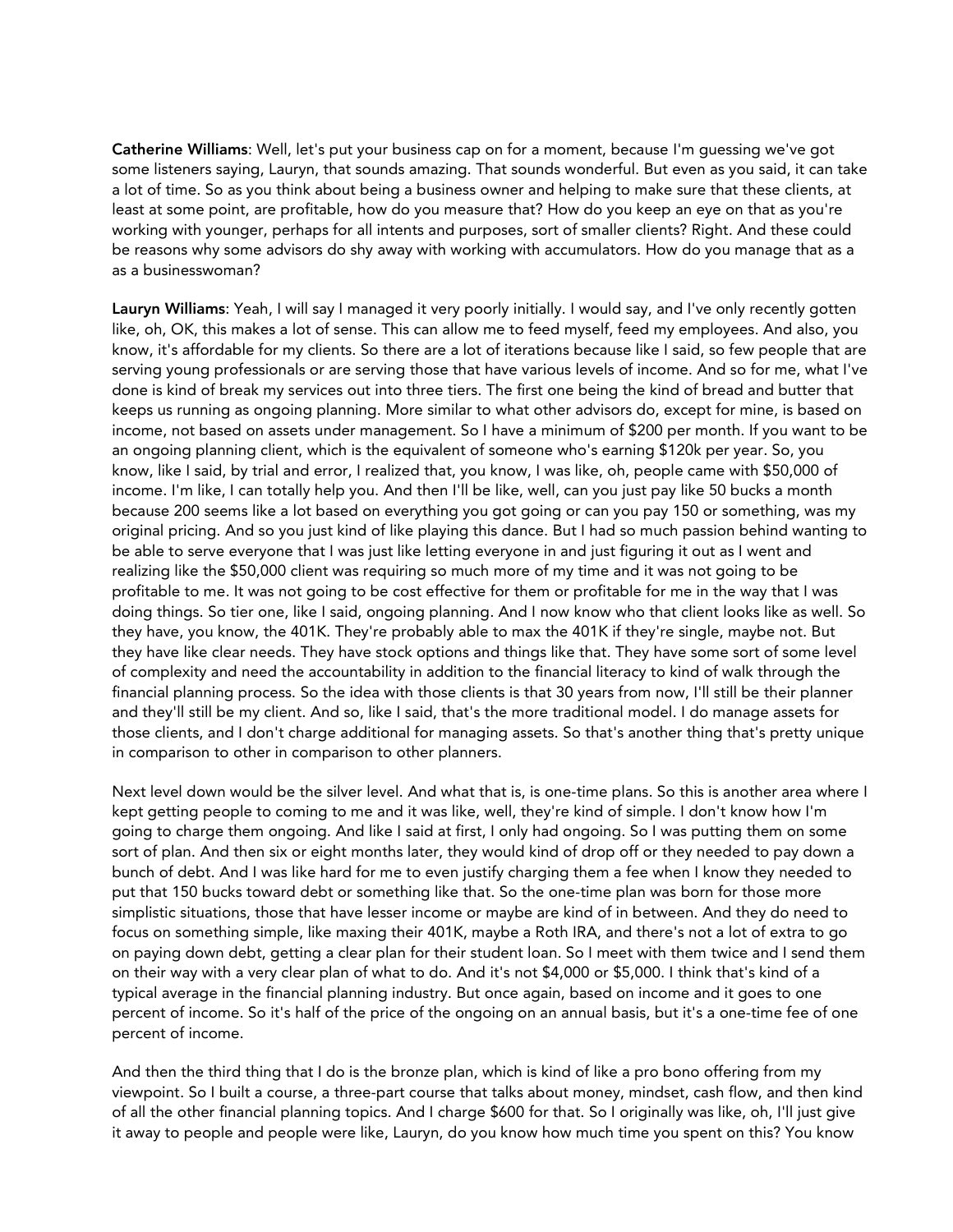how good it is. Don't do that. And there's so many kind of influencers and coaches and people out there that don't have the credentials that are selling courses and things like that for much more. So for me, what I did, like I said there's the course so you can do that information kind of on demand on your own. But then also you get three meetings with me. So for 600 bucks to be able to meet with the financial planner and ask questions, once you've gone through the course, it's like you've invested your time. You told me you were serious. I'm happy to invest my time to give you some customized advice based on the information I taught you via the course. And so that's been my way of being able to serve people that have lower incomes, you know, 40, 50 grand a year or are fresh out of school. It's a great course for recent college grads, and that's where I've had the most success. And that allows me to be able to say, like, OK, I've got these three buckets. If you don't fit into one of these three buckets, I'm all too happy to refer you out. But it does allow me to serve people of various income levels, and that is really focused on the young professionals.

Catherine Williams: And you touched on something that I think is really important and something that in our work with advisors really around the world and certainly even within our Global Advisors Study, when we look at faster growing firms, they've done something that you just described, which is they've truly identified the personas of the clients they most want to work with. And then take the next step further, you are not only aligning your services, but your pricing model to meet those personas. And it's amazing to me how many firms we do talk with that really haven't quite done that. They're not that they're taking anything with a pulse, as they often say, but really refining that. And of course, I've already touched on your digital store front, your digital presence, and how reflective that is of the kinds of clients. So I think that's really critical. And I would imagine also helps, as you just said, make sure that if they're not a fit, you can identify that fairly quickly and get them into the right hands or get them going in the right direction.

Lauryn Williams: Yeah, it's such an important thing to be able to refer out and say like, OK, this is not a good fit for me, but I don't want to just leave you hanging. I think so often people get the kind of rejection letter. And as an industry, we need to be able to service people. Everybody is earning income and everybody is spending income in some way. And everybody needs to know how to do that in the most optimized way possible, whether it's small earnings or big earnings. And the more literacy that people have, the more advice that they get, the better off the world is going to be. So to just say this is not a good fit for me, doesn't feel very good to me. And that's why I've kind of, like you said, invested additional time. And like you said, knowing my peers and building a network and understanding the coaching options and the nonprofit options that are available because people need a lot of help. And I think people looking for help deserve to get it.

Catherine Williams: So let's fast forward five, 10, 15 years. Your clients are not only older, but perhaps thanks to your great advice, they've accumulated additional wealth. Maybe their needs have become more complex. How do you see your business adjusting to meet the needs of your clients as they continue to evolve?

Lauryn Williams: I think the biggest thing for my business is that it's going to evolve knowledge wise, so, you know, continuing to bring on younger planners could be something that I do. But I don't want to be a large firm and I've said I'm kind of creating a lifestyle practice. I know one of my dear colleagues, Pam Capalad, is trying to build a huge firm and wants to be able to make sure she's bringing people of color into the industry and is like, I have a responsibility and I've taken responsibility for bringing women and people of color into the industry. But I don't know that my place per se is going to be in doing so by building a big firm where they have a space to be able to participate in the industry. Instead, I see it as a smaller firm and continuing to stay a smaller firm, but us continuing to grow from a knowledge standpoint with our clients. So like I said, retirement will become a lot more relevant for me at the same time it will become a lot more relevant for my clients, starting a deep dive into Social Security and withdrawal rates and, you know, long term care, etc., will be something that I'd be all too happy to do because I'm also going to be experiencing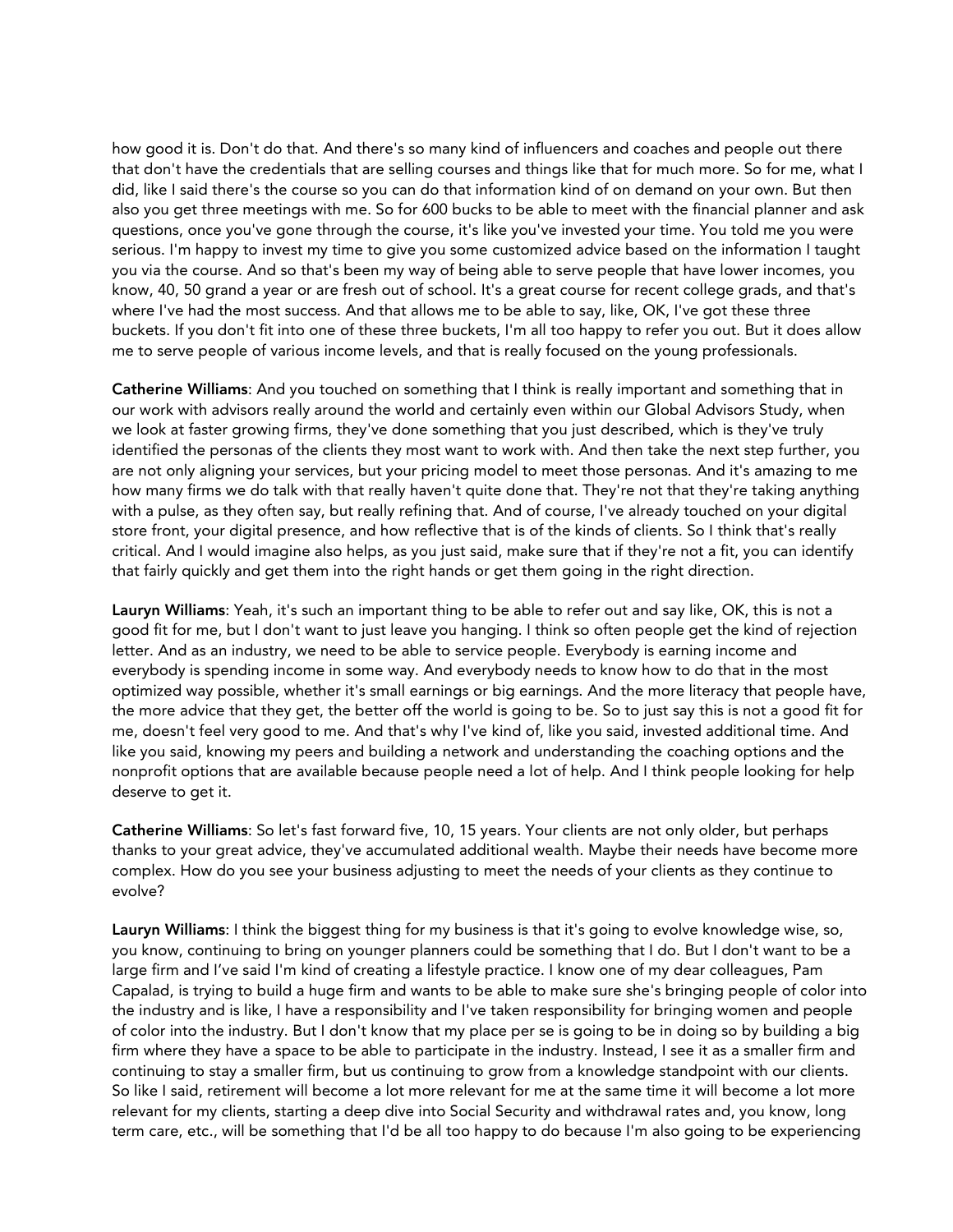that, and I'm going to be going through it with my clients as opposed to it not being age appropriate for what we're experiencing. So that's kind of how I expect it to evolve as I evolve knowledge wise with my client's needs changing.

Catherine Williams: So if someone listening today is interested in, you know, more purposely working with the HENRYs also what their next steps should be? I think I know the answer, but I'd love for you to give your perspective on how the next step in this direction.

Lauryn Williams: I would say that the main thing you should do if you're interested in working, I mean, for me, it's not even the HENRYs. So, you know, I talked a lot about, like you said, the various income levels, the three different service offerings. If HENRY specifically is who you're looking for, the high earners are out there, you should go where they are. So if it's tech companies with lots of stock options, learn a lot about stock options, get in spaces and do speaking engagements related to those things. If it's physicians, if it's veterinarians, if it's, you know, you name it, whatever it is that you think of as your target market, you should go where they are. You should start to use the language that they're using and be in that space. I would not pick a HENRY per se, just because you feel like that's going to be a great way to earn. I would pick based on a level of interest and a level of passion that you have. So if student loans are something that are very perplexing to you and you just can't get enough of reading about them, that might be a way to pick your target audience or your niche market. You study that thing and then it's like, well, who has student loans? OK, physicians have lots of student loans. Let me start doing content and let me start speaking the language of physicians that have a lot of student loans. And they will come, you'll be able to make a big impact on their life. So if you're interested in working with young professionals, I would say find the young professionals that are most going to be attracted to you, your style of planning, and that you're going to be able to make the biggest impact with.

Catherine Williams: That's great advice. Figure out how you can differentiate yourself. What is it that you are super passionate about that can also give you a way to engage with new clients? So that's great advice. Well, I would be remiss if we didn't talk a little bit about Summer Olympics. Are you game?

Lauryn Williams: Let's do it, today is the actually the one-month mark until the games begin.

Catherine Williams: I noticed that, I noticed that when I was preparing for our conversation today, commencing in Tokyo in exactly one month. So I would love to even take you back. So as you were preparing for your first games in Athens 2004, 30 days out, what was top of mind for you? How were you feeling and how were you preparing as you as you stepped into those remaining sort of 30 days, which, of course, your journey began well before that. But you're as you know, you're coming up on the start of those Olympics. What was top of mind for you and how were you feeling at that time?

Lauryn Williams: The thing that stands out to me for what I experienced 30 days prior to the Games, and then 30 days prior even to that, was like 30 days prior to the Olympic Games, I had just made an Olympic team or very near that. And 30 days prior to that, I was a college junior, you know, going about my business, just trying to be a normal person with no idea that the Olympics were 60 days in front of me at that point. So at that 30-day mark, I was a deer in headlights where I was just kind of like living in the moment very much because I didn't know what was coming next and trying to go with the flow. But I was also really excited to be a member of Team USA and also feeling the pressure of going out and representing my country, knowing that America would be watching and counting on me to come home with a gold medal. It was quite a bit of pressure because, you know this is a highly watched event. And you know that people watch the 100 meters in particular. So it was like, oh my goodness, my event is the big event and people are expecting me to go out there and bring home the gold for USA. So there's a little bit of pressure, but also a lot of excitement. And like I said, the pressure wasn't so much that the world was going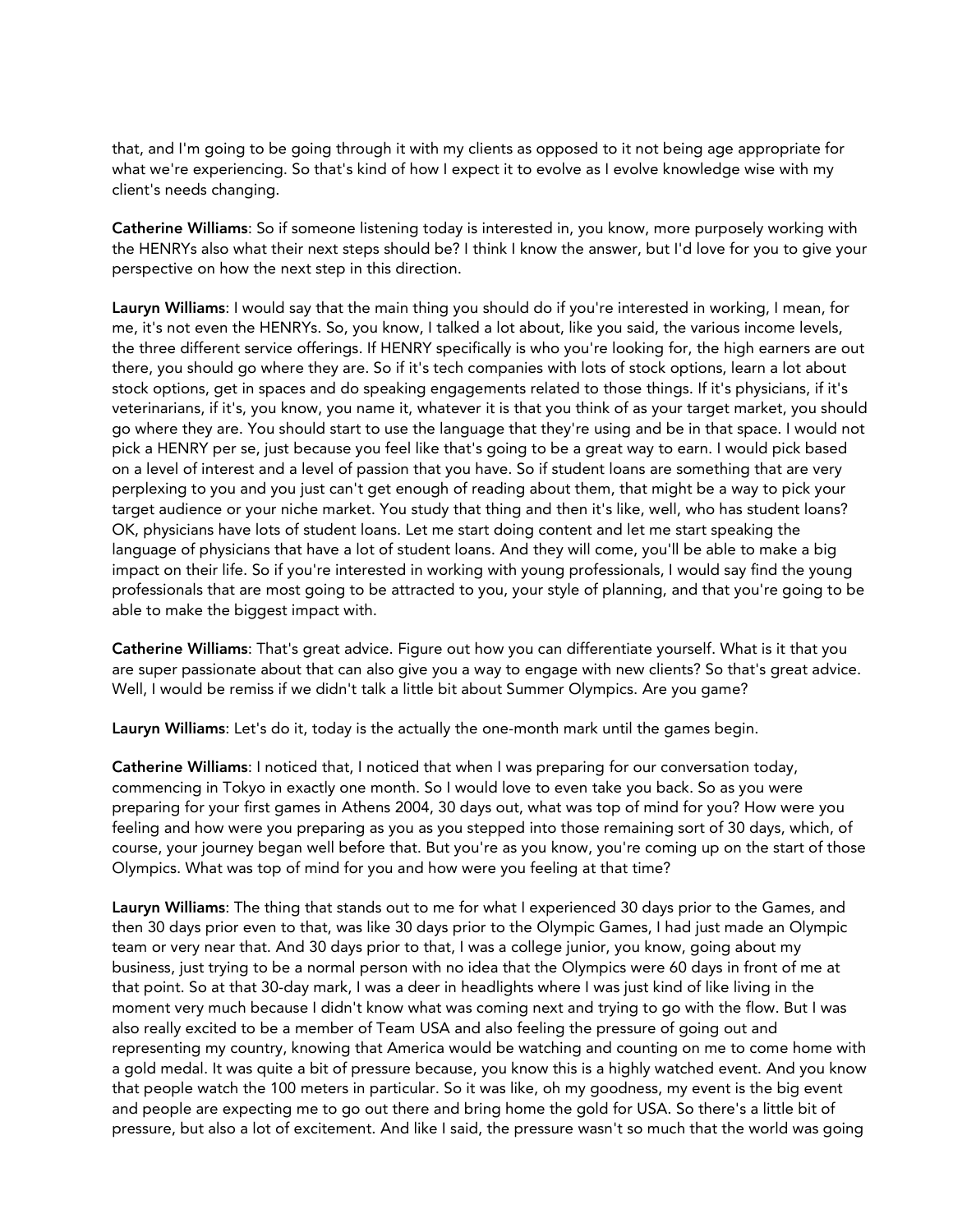to end if I didn't do this thing. But it was also, I knew that it would be a great source of pride for America if I could do it.

And I think that what athletes are experiencing this year is quite different. So we're in the midst of COVID, while we're all seeing the light at the end of the tunnel, we are not quite there yet. And there's going to be an Olympic Games that takes place like no other Olympic Games before. Last I heard that the athletes were well, the last I heard they were not allowing spectators in Tokyo. I know that things are changing on a daily basis. So I'm hoping that some people will be able to have a family member or some sort of friend or partner join them in Tokyo. But I think we need to get ready to come alongside of those athletes in every way that we can use our technology to cheer for them, to let them know that we love, adore and care for them, and that we are excited for them to represent Team USA. Because I know it meant a lot to me.

Catherine Williams: And I love that call to action, I think that the beauty of social media and all the different vehicles that are available to us when we can't be there in person now, make it all the more compelling for us to show our support. So I love that, and I will commit absolutely to doing that as well. What are some of the skills that you developed as an elite athlete that you bring into your business today?

Lauryn Williams: I would say the biggest skill I bring from sports to life after sports is perseverance. And when I say perseverance, it's this idea that as an athlete, not every practice goes well, not every race goes well, but you still show up. So some days you're going to be super duper sore from the previous day's practice. Some days you're just going to be tired, you know, you're going to be grumpy, etc. It doesn't mean that you don't show up at practice. And that is truly what perseverance is to me, is this idea that, like, it doesn't feel good. I'm not super excited about it, but I will be here anyway. I will commit to doing my part because I'm building a strong foundation for something that I can't see down the road. So those ugly practices, along with those great practices, are building a foundation for great races. You know, those races that I win, along with the races that I lose, are still providing some benefit, because if you didn't show up and you didn't race and you didn't exert that energy, what could you learn from it anyway? And that is how you become a championship athlete is deciding to show up even when things are not going perfectly.

Over on the business side of things, it has turned into, you know, sometimes people don't want to be a client. You spend 45 minutes talking to them, you break everything down, you've run over into your next meeting. They're great. You know, you feel like you, you're connected awesomely and then you never hear from them again. That doesn't mean you close your doors, you shut down your business and say like I'm a failure at life.

Lauryn Williams: You keep on going. You learn what you can from that experience, because maybe there was something that like you said while you thought it was going well. You need to look back on it and say, like, maybe I did put my foot in my mouth, or maybe I did oversell it, or undersell it, or whatever the case may be. But the idea is that you keep showing up day in and day out. And I think the biggest example of that for me up to this point has been getting the pricing all wrong. You know, like I said, I'm five years into business, and I got it wrong a lot. At least it took me quite a while to become profitable. And it wasn't so much because I didn't have the clientele it's because I was afraid to charge. I didn't know what it was like to be in this industry. I felt like, oh, well, people can't afford it or they may not want to pay it or, you know, how am I going to justify this expense? And I talked myself out of it before I talked myself into it, but I never quit. So even though I wasn't profitable, even though I was getting the wrong kind of client for a while, I kept showing up, and I kept reiterating until I found the iteration that was appropriate and that felt very good. And now I'm in a really good place. And I think I proved a lot of people wrong because they say that you can't be profitable serving lower income people. And I think you're wrong because I am profitable.